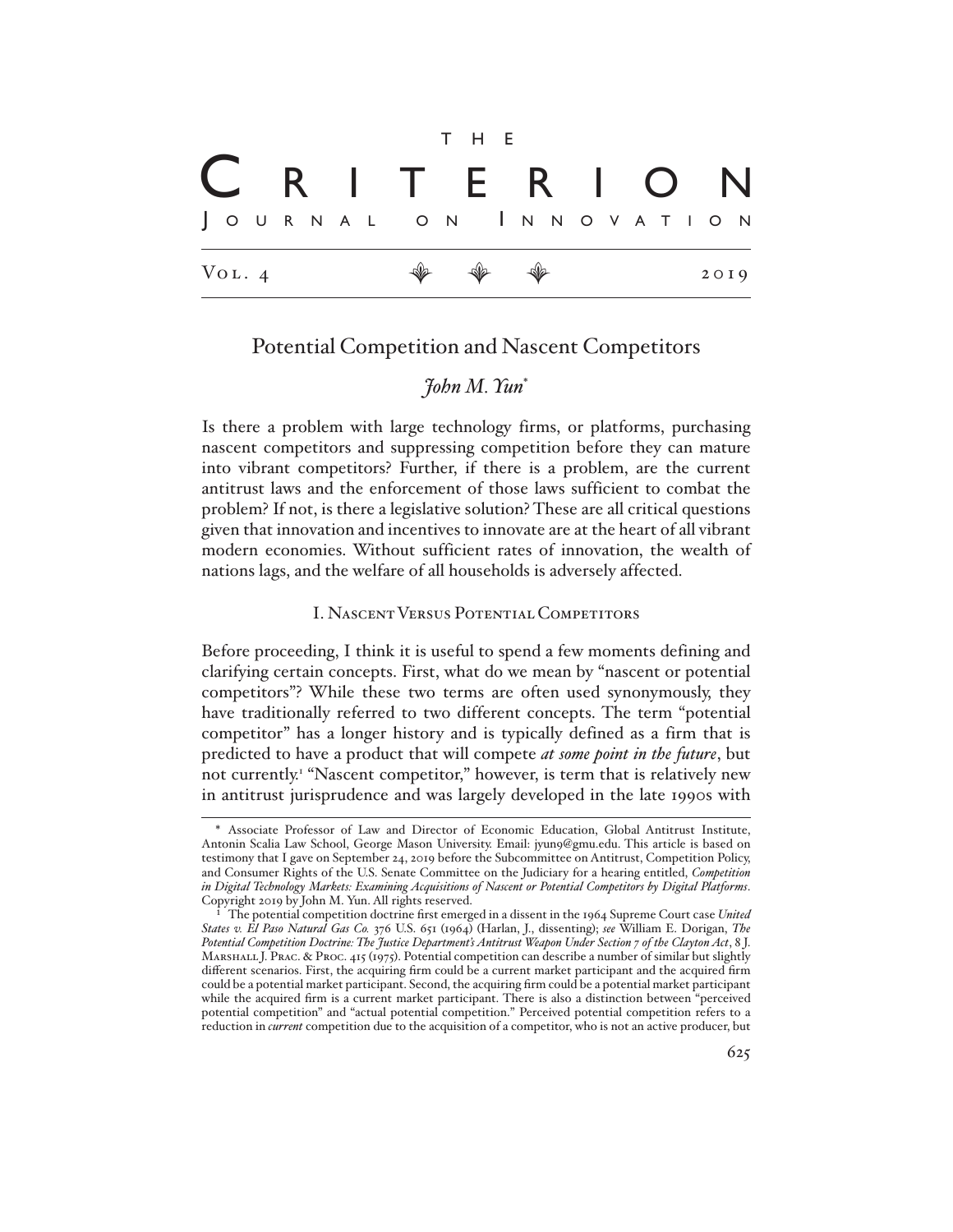the Department of Justice's (DOJ's) *Microsoft* case.2 It is a term that typically refers to a *current product or technology*, whether inside or outside some relevant product market, that could, at some point, be considered a significant competitor.3 As Paul Denis states, "Nascent competition . . . [s]uggests that competition is felt presently, but not yet fully realized; acquisition of [a] nascent competitor extinguishes both current competition and the prospect for greater competition in the future."4

Generally speaking, we can consider potential competition as a product that does not yet exist but is predicted to exist or could exist very quickly; thus, it is really a forecast about entry or the threat of entry. Whereas, nascent competition is about a product or technology that exists but has not yet matured into a significant competitor whether within or outside the same relevant market. Like potential competition, nascent competition can be a forecast of entry, repositioning, or expansion, but it also involves a number of other aspects. In particular, it also involves a forecast of future differentiation or development of a product or technology and its level of market success. Finally, a related concept is that of a "killer acquisition." It is the idea that a firm acquires another firm to "eliminate potentially promising, yet likely competing, innovation."5 It is a term that is effectively capturing the idea of an anticompetitive acquisition of a potential or nascent competitor where the primary intent is to stop a product's development without an offsetting efficiency rationale.

Whenever a firm, big or small, acquires another firm or set of assets, there are literally an infinite number of possible post-merger outcomes, but we can broadly categorize them into three buckets: (1) those that are

the threat of entry disciplines the current market. In contrast, an actual potential competitor is a firm that impacts *future* competition from future entry.

In *United States v. Microsoft Corp.*, the U.S. Court of Appeals for the District of Columbia Circuit stated: "We may infer causation when exclusionary conduct is aimed at producers of nascent competitive technologies." 253 F.3d 34, 79 (D.C. Cir. 2001). Further, William Page and Seldon Childers state: "One court has recently emphasized that the plaintiff must prove that 'suppression of nascent threats . . . had an actual adverse effect on competition in the relevant market.' That required the plaintiff to show that 'there was a "reasonable probability" that the [nascent] technology, if available for licensing, would have matured into a competitive force in the [relevant] market' and not merely a 'speculative possibility that [the nascent technology] could have overcome the barriers to its technical feasibility and commercial success.'" William H. Page & Seldon J. Childers, *Antitrust, Innovation, and Product Design in Platform Markets: Microsoft and Intel, 78 ANTITRUST L.J. 363, 377 n.73 (2012) (alterations in original) (footnotes* omitted) (quoting Princo Corp. v. ITC, 616 F.3d 1318, 1338 (Fed. Cir. 2010)).

<sup>&</sup>lt;sup>3</sup> "Relevant product markets" are defined as the smallest group of products that would allow a hypothetical monopolist to raise price a small, but significant, and nontransitory amount (that is, the SSNIP test or the hypothetical monopolist test). See U.S. DEPARTMENT OF JUSTICE & FEDERAL TRADE Commission, Horizontal Merger Guidelines § 4 (2010) [hereinafter Horizontal Merger Guidelines], https://www.ftc.gov/sites/default/files/attachments/merger-review/100819hmg.pdf.

Paul T. Denis, Presentation at the FTC Hearings on Competition and Consumer Protection in the 21st Century: Nascent and Potential Competition: The Current Analytical Framework (Oct. 15–17, 2018) (presentation at 3), https://www.ftc.gov/system/files/documents/public\_events/1413712/cpc-hearingsgmu\_1017.pdf.

<sup>5</sup> Colleen Cunningham, Florian Edere & Song Ma, Killer Acquisitions 1 (Mar. 22, 2019) (unpublished manuscript), https://papers.ssrn.com/sol3/papers.cfm?abstract\_id=3241707.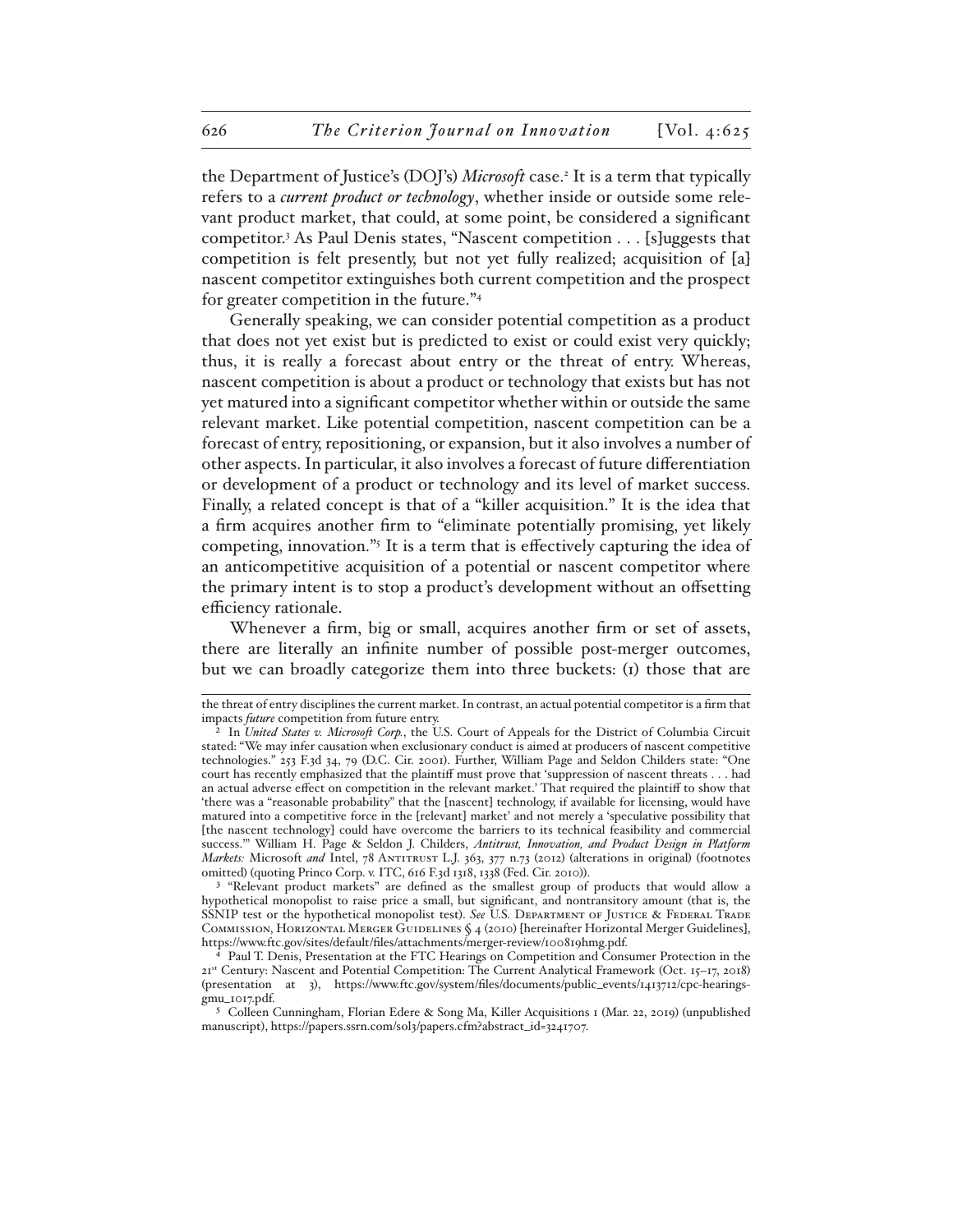good for consumers, (2) those that have no real impact on consumers, and (3) those that are bad for consumers. How do we measure "good" or "bad" in the realm of antitrust? We base it on the notion of consumer welfare—or surplus. Consumer welfare describes the benefits of a market existing from the perspective of buyers of the good or service.<sup>6</sup> As a consequence, we do not base antitrust assessments of "good" or "bad" acquisitions on how well competitors are predicted to perform post-merger. Moreover, we do not base welfare considerations on exactly who is providing the surplus. For instance, whether four equally sized firms or two leading firms with a handful of smaller rivals are providing the surplus, we assess the performance of the market from the perspective of consumers. Otherwise, we would be accepting a rejected and discarded approach by the courts, practitioners, agencies, and academics, which is call the "structure-conduct-performance" (SCP) paradigm.7 However, the reality is that we still tend to count the number of firms or look at market shares to make inferences regarding the level of consumer benefits in a market. This tendency can lead to poor predictions.

The consumer welfare standard is not a Harvard, Chicago, or Berkeley school concept but rather a fundamental part of normative economics based on recognizing the importance of efficiency considerations. It is part of the gains from trade from a market which emerge when voluntary, mutually advantageous trade occurs. Consumer welfare, or surplus, is used throughout economic scholarship—not just within the confines of antitrust law and economics. For instance, in a recent paper, Steven Levitt, co-author of the popular *Freakonomics* series of books, along with a number of other researchers, attempted to estimate the social benefit of Uber's entry into various geographic markets in the United States.<sup>8</sup> The measure they used is consumer surplus. Similarly, MIT economist Erik Brynjolfsson and two co-authors state: "Changes in consumer surplus provide a superior, and more

<sup>6</sup> The textbook treatment of consumer surplus is that it represents the difference between what a consumer is willing to pay and what a consumer actually has to pay—that is, the market price. Yet consumer surplus is not limited to price *per se* and can capture consumers' valuation of quality (via the willingness-to-pay measure).

<sup>7</sup> The SCP paradigm assumes that there is a reliable relationship between market structure (the number of firms) and competitive intensity. Yet, economic research has rejected this relationship. *See, e.g.*, Harold Demsetz, *Industry Structure, Market Rivalry, and Public Policy*, 16 J.L. & Econ. 1 (1973); Harold Demsetz, *Two Systems of Belief About Monopoly*, *in* INDUSTRIAL CONCENTRATION: THE NEW LEARNING 164 (Harvey J. Goldschmid, H. Michael Mann & J. Fred Weston eds., Little, Brown & Co. 1974); *see also* Dennis W. Carlton & Jeffrey M. Perloff, Modern Industrial Organization 268 (Pearson Addison-Wesley 4th ed. 2005) ("[T]he criticisms of [the SCP] approach are many, but perhaps the most significant criticism is that concentration itself is determined by the economic conditions of the industry and hence is not an industry characteristic that can be used to explain pricing or other conduct. . . . The barrage of criticism has caused most research in this area to cease").

<sup>8</sup> *See* Peter Cohen, Robert Hahn, Jonathan Hall, Steven Levitt & Robert Metcalfe, *Using Big Data to Estimate Consumer Surplus: The Case of Uber* (Nat'l Bureau of Econ. Research, Working Paper No. 22627, 2016).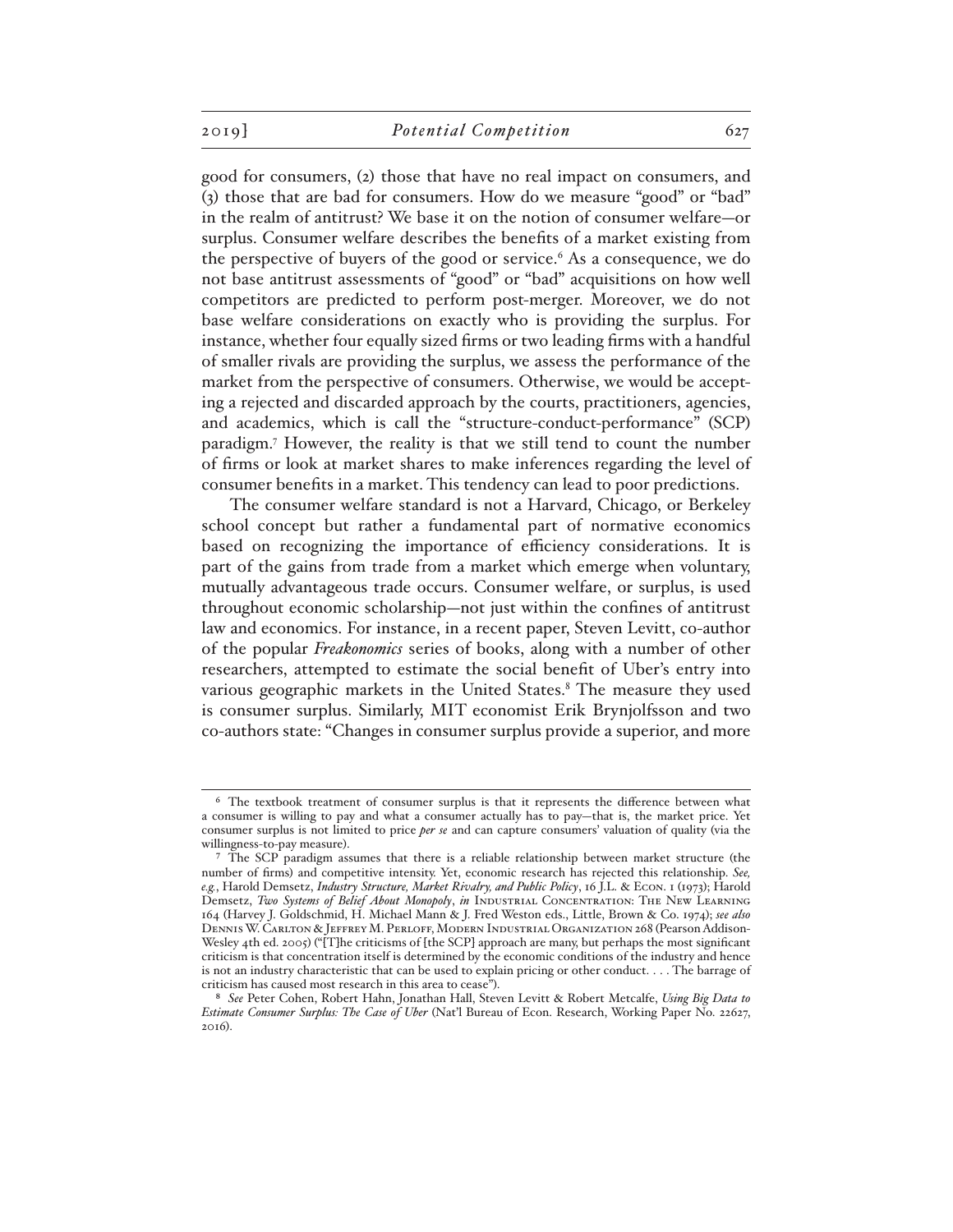direct, measure of changes in well-being, especially for digital goods."9 In a peer-reviewed paper published in the *Proceedings of the National Academy of Sciences*, using a massive online choice experiment, Brynjolfsson and his co-authors find extremely high levels of consumer surplus from social media (for example, Facebook), online video (for example, YouTube and Netflix), search engines (for example, Google Search), email, and digital maps.<sup>10</sup> Similarly, Hunt Allcott and other researchers from NYU and Stanford perform the largest-scale experimental evaluation of the welfare effects of Facebook to date and find results that are in line with Brynjolfsson's results.<sup>11</sup>

## II. Is There a Problem with Large Technology Firms Purchasing Potential and Nascent Competitors and Suppressing Competition BEFORE THEY CAN MATURE INTO VIBRANT COMPETITORS?

In order to address this question, we must assess the counterfactual. What if these large technology firms did not acquire smaller firms such as YouTube or Instagram? What would these respective markets look like? Further, would consumers be better off? Given the nature of the exercise, there will always be some degree of uncertainty as we can never *actually* observe the counterfactual (whether it is allowing or blocking a merger). This fundamental reality clearly makes predictive exercises difficult and, perhaps, gives some license to make unfounded claims that are outside the bounds of likely outcomes. More importantly, the relevant question is not whether the FTC or DOJ got a particular merger right or wrong, but whether or not the agencies are systematically biased in approving anticompetitive mergers (that is, a Type II error or a false negative) or blocking procompetitive mergers (that is, a Type I error or a false positive). To my knowledge, there is no study that has shown that the agencies are systematically committing either of these errors.<sup>12</sup>

<sup>9</sup> Erik Brynjolfsson, Avinash Collis & Felix Eggers, *Using Massive Online Choice Experiments to Measure*  Changes in Well-Being, 116 Proc. Nat'l Acad. Sci. 7250 (2019).

<sup>10</sup> *See id.*

<sup>11</sup> Hunt Allcott, Luca Braghieri, Sarah Eichmeyer & Matthew Gentzkow, *The Welfare Effects of Social Media* 5 (Nat'l Bureau of Econ. Research, Working Paper No. 25514, Jan. 2019) ("Aggregated across an estimated 172 million US Facebook users, the mean valuation implies that four weeks of Facebook generates \$31 billion in consumer surplus in the US alone. . . . Facebook generates enormous flows of consumer surplus.").

<sup>12</sup> Some might reference John Kwoka's merger retrospective study, which purportedly showed that agencies approved numerous anticompetitive mergers. *See* John Kwoka, Mergers, Merger Control, and Remedies (MIT Press 2015). The study, however, has a number of shortcomings, which is documented in Michael Vita & David Osinski, *John Kwoka's* Mergers, Merger Control, and Remedies*: A Critical Review*, 82 Antitrust L.J. 361 (2018). These problems include, *inter alia*, the fact that the study's merger sample consists primarily of transactions before 2000 and none later than 2006; the majority of the included mergers are a limited representation of the industries evaluated by the antitrust agencies; and the study does not use generally accepted meta-analytic techniques. Even if one were to accept the study's results at face value, it involves an insufficient number of cases and industries to make a claim that the agencies are currently and systematically committing Type I or Type II errors.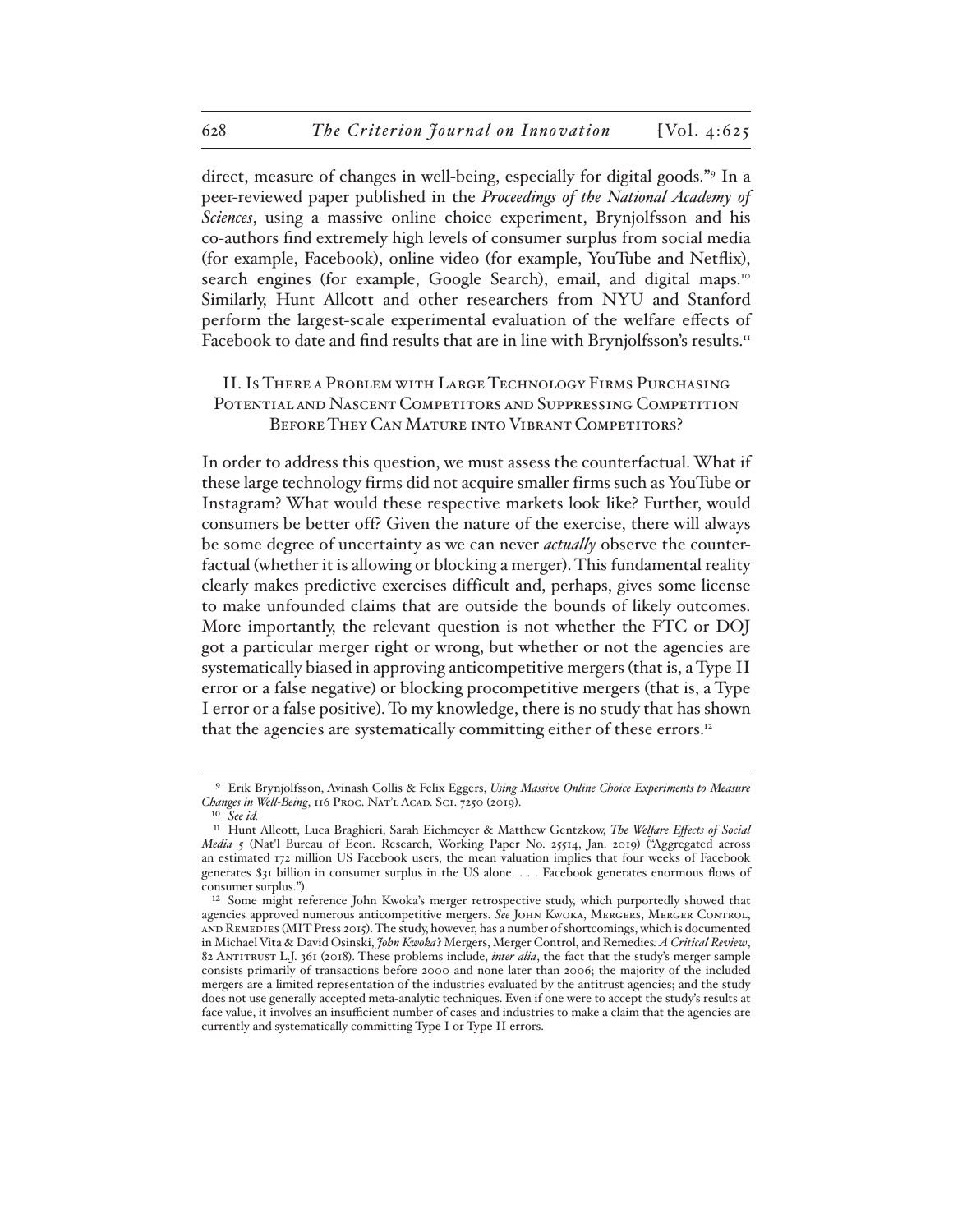To illustrate the difficulty in predicting market outcomes, in 1967, the FTC successfully litigated the divestiture of the Clorox Company, and its liquid bleach assets, from Procter & Gamble (P&G), which had purchased Clorox in 1957, based, in part, on the belief that "the merger would seriously diminish potential competition by eliminating Procter as a potential entrant into the industry.<sup>"13</sup> In the nearly half-century since that decision, P&G has yet to sell liquid bleach in the United States.

More relevant to the digital economy, Facebook's acquisition of Instagram in 2012 is most likely the most cited example to illustrate the claims that (1) strategic acquisitions have entrenched market power and (2) competition authorities are systematically missing anticompetitive acquisitions. A review of the evidence, however, suggests a different story. At the time of the purchase, Instagram had zero revenues and a handful of employees.14 Since Facebook's acquisition, Instagram has grown from 30 million users to well over one billion.15 During the same period, Facebook grew from approximately 900 million users to over two billion users.16 This substantial expansion in users and output is the complete opposite of what we typically consider an anticompetitive outcome. Of course, one could argue that, but for the acquisition, Instagram would have been just as successful, if not more so, and would have remained an independent competitor. While this type of "nirvana" counterfactual is frequently asserted, $\eta$  without more it is an insufficient basis upon which retrospectively to condemn an acquisition let alone justify a systematic overhaul of U.S. antitrust laws. To treat the success and associated exponential output expansion of an acquired product as evidence of an anticompetitive acquisition severely twists the meaning of "anticompetitive." When properly formulated, the central forces driving anticompetitive conduct are reductions in output, quality, and innovation, and transfers away from consumers to producers. Facebook's acquisition of Instagram does not fit this profile.

Importantly, if one believes that the post-merger performance of Facebook and Instagram is an example of an anticompetitive outcome, what

<sup>13</sup> FTC v. Procter & Gamble Co., 386 U.S. 568, 575 (1967).

<sup>14</sup> *See* Kurt Wagner, *Here's Why Facebook's \$1 Billion Instagram Acquisition Was Such a Great Deal*, Vox: RECODE (Apr. 9, 2017), https://www.recode.net/2017/4/9/15235940/facebook-instagram-acquisitionanniversary; Evelyn M. Rusli, *Facebook Buys Instagram for \$1 Billion*, N.Y. Times: DealBook (Apr. 9, 2012), https://dealbook.nytimes.com/2012/04/09/facebook-buys-instagram-for-1-billion.

<sup>15</sup> *See* Wagner, *supra* note 14; Ashley Carman, *Instagram Now Has 1 Billion Users Worldwide*, Verge (June 20, 2018), https://www.theverge.com/2018/6/20/17484420/instagram-users-one-billion-count.

<sup>16</sup> *See Number of Monthly Active Facebook Users Worldwide 2018 as of 2nd Quarter 2019 (in Millions)*, https://www.statista.com/statistics/264810/number-of-monthly-active-facebook-users-worldwide/.

<sup>17</sup> *See* Harold Demsetz, *Information and Efficiency: Another Viewpoint*, 12 J.L. & Econ. 1 (1969). Demsetz called the comparison of market-based outcomes to an idealized regulatory outcome the "nirvana" fallacy. Demsetz warned that, "those who adopt the nirvana viewpoint seek to discover discrepancies between the ideal and the real and if discrepancies are found, they deduce that the real is inefficient." *Id.* at 1.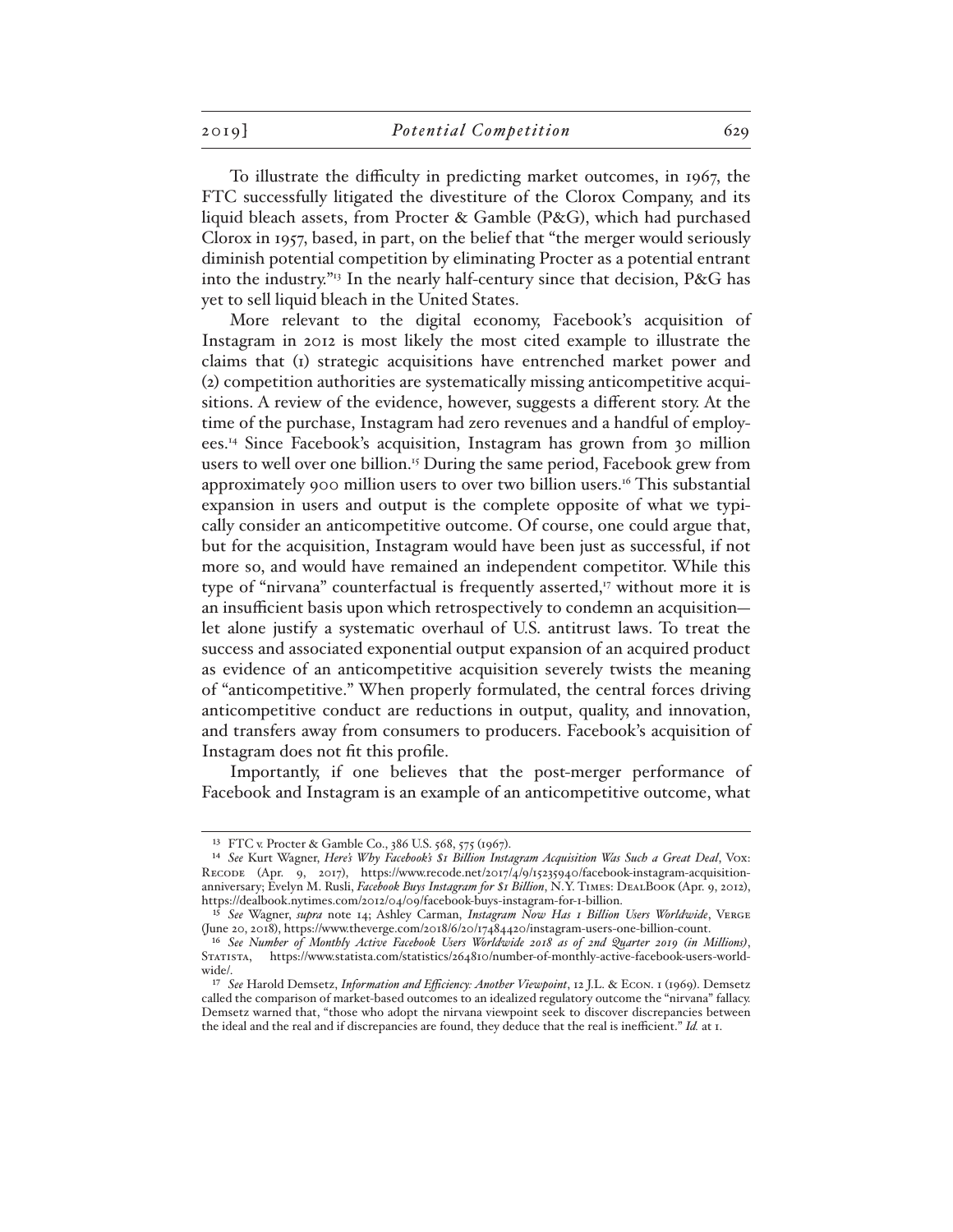outcome(s) would be considered procompetitive? Suppose that Facebook discontinued Instagram after a year or so. Would we conclude that Instagram was a poor product, and thus the acquisition was benign, or would we conclude that Facebook engaged in a "killer acquisition" in order to snuff out a promising rival? Similarly, suppose that Instagram grew but lagged behind its prior growth projections. Would we conclude that Instagram was only an average product, and thus the acquisition was benign, or would we conclude that Facebook did not invest enough in the product? In other words, what are we "expecting" to happen for us to conclude that an acquisition was either anticompetitive or procompetitive? Without a firm answer, we cannot reasonably conclude that agencies are making systematic errors. The reality is that the answer "depends" on the particular situation. For instance, an acquisition that results in a discontinued product is not *per se* evidence of either consumer harm or benefit. The answer will depend on the particular circumstances and the potential efficiencies that were gained from the acquisition, including integration of intellectual property, the reduction of transaction costs, economies of scope, and better allocation of skilled labor. However, what seems fairly clear is that an acquisition that results in tremendous growth for both the acquiring and acquired product strongly suggests a procompetitive outcome.

Notably, the success of big tech platforms in various markets is not guaranteed. Take for instance Google+, which was launched on June 28, 2011.<sup>18</sup> At the time, Google stated: "We're transforming Google itself into a social destination at a level and scale that we've never attempted—orders of magnitude more investment, in terms of people, than any previous project."19 According to MIT economist Catherine Tucker:

Google Plus enjoyed the support of over 1,000 employees (including top engineers), as well as CEO support. In theory, Google Plus should have had network effects and consequent critical mass on its side. This is because it was able to "seed" its initial social network with 90 million users through the integration of other Google services, such as YouTube, in its signup process.20

Instead, Google+ ceased to operate as a consumer product on April 2, 2019.<sup>21</sup> Google acknowledged that Google+ "has not achieved broad consumer or

<sup>&</sup>lt;sup>18</sup> See Vic Gundotra, *Introducing the Google+ Project: Real-Life Sharing, Rethought for the Web*, GOOGLE Blog (June 28, 2011), https://googleblog.blogspot.com/2011/06/introducing-google-project-real-life.html. <sup>19</sup> See Steven Levy, *Inside Google+-How the Search Giant Plans to Go Social*, WIRED, June 28, 2011,

https://www.wired.com/2011/06/inside-google-plus-social. 20 Catherine Tucker, *What Have We Learned in the Last Decade? Network Effects and Market Power*,

<sup>32</sup> ANTITRUST, Spring 2018, at 77, 78.

<sup>&</sup>lt;sup>21</sup> See Shutting Down Google+ for Consumer (Personal) Accounts on April 2, 2019, GOOGLE+ HELP (Jan. 30, 2019), https://support.google.com/plus/answer/9195133?hl=en&ref\_topic=9259565.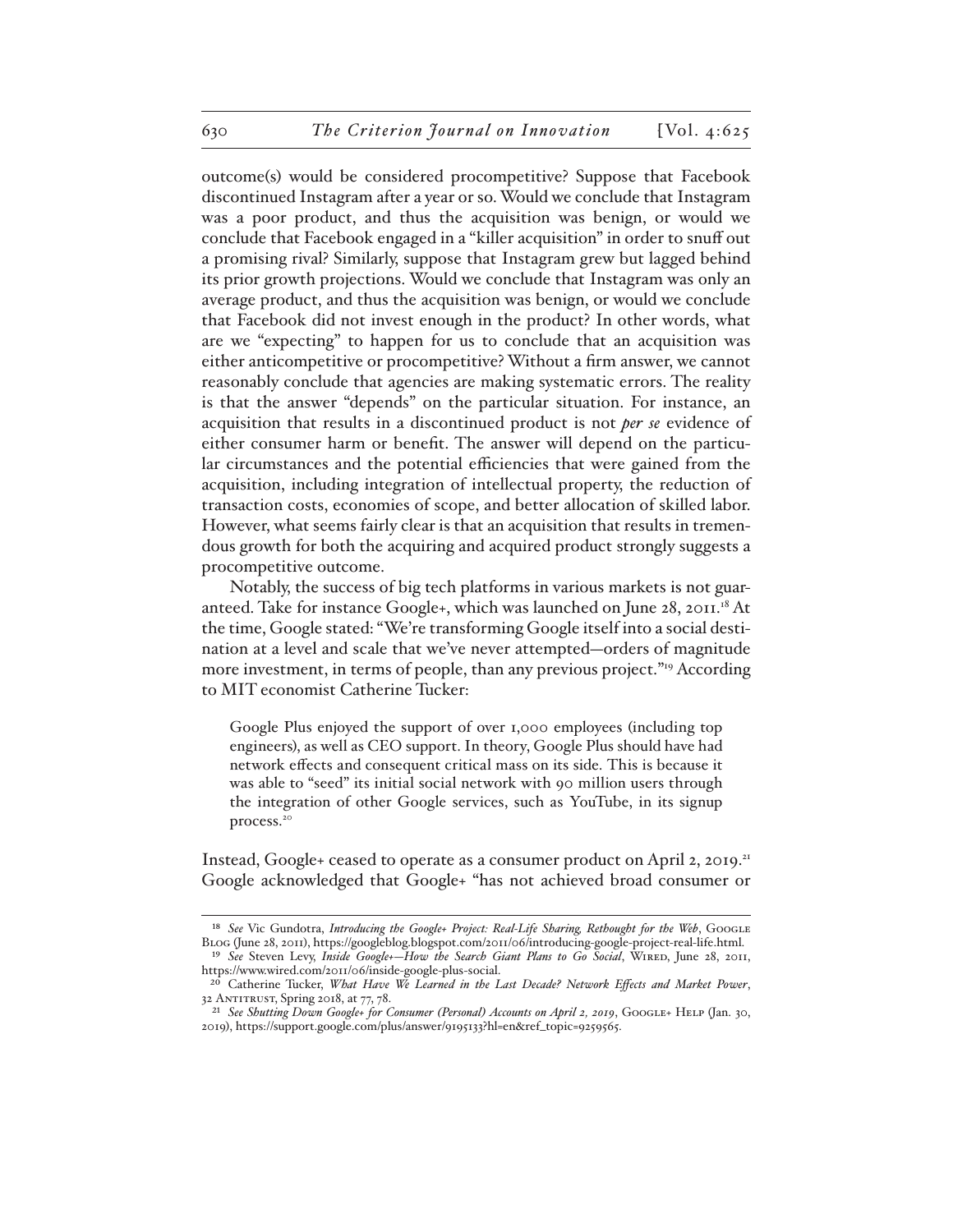developer adoption, and has seen limited user interaction with apps. The consumer version of Google+ currently has low usage and engagement: 90 percent of Google+ user sessions are less than five seconds."22 Put simply, consumers voted with their "feet" (or eyeballs) and directed their attention to other products and platforms. The Google+ example further illustrates the difficulty in making predictions about market success and projecting future competitive effects.

As the great Yogi Berra once allegedly said, "It's tough to make predictions, especially about the future."<sup>23</sup> Clearly, the acquisition of a potential or nascent competitor can result in an outcome that is harmful to consumers and innovation, yet it can also result in an outcome that unlocks a great deal of consumer value. Beyond the standard efficiencies, a merger could significantly increase the probability that a product or technology develops and/or increases the speed at which the product or technology will arrive. Presumptively declaring that all, or most, acquisitions from large technology firms are harmful to consumers, without sufficient evidence and scholarship to support the claim, can result in significantly lower levels of innovation and consumer welfare. This is not to say that all research indicates that the loss of potential competition is not a problem.

A working paper by Colleen Cunningham, Florian Edere, and Song Ma examines the impact of what they label "killer acquisitions" in the pharmaceutical industry.24 While their research is limited to the development of drugs, where product development milestones are readily observable<sup>25</sup>—unlike in digital markets—it is certainly the type of research that is needed to help inform policy decisions. The study's main result is that "projects acquired by an incumbent with an overlapping drug are 28.6% less likely to be continued in the development process compared to drugs that are not acquired."26 In total, over their sample, they label 6 percent of all pharmaceutical acquisitions as killer acquisitions. Yet even with this result, they conclude that "the

<sup>22</sup> *See* Bob Smith, *Project Strobe: Protecting Your Data, Improving Our Third-Party APIs, and Sunsetting Consumer Google+*, GOOGLE BLOG (Oct. 8, 2018), https://www.blog.google/technology/safety-security/project-strobe.

<sup>23</sup> According to one source, a variation of this quote has a Danish origin. *See It's Difficult to Make Predictions, Especially About the Future*, QUOTE INVESTIGATOR, https://quoteinvestigator.com/2013/10/20/ no-predict.

<sup>24</sup> *See* Cunningham, Edere & Ma, Killer Acquisitions, *supra* note 5.

<sup>&</sup>lt;sup>25</sup> The pharmaceutical industry is an easier industry to study, from the perspective of determining substitutability, because there are set categories of pharmaceutical substitutability including the therapeutic class and the mechanism of action. Thus, we can more reliability use functional substitutability to proxy for market-based substitutability—that is, how consumers actually behave. For other differentiated products, including almost all the products from large technology platforms, this assessment is not as straightforward. For instance, bottled water and tap water are functional substitutes and are composed of the same essential chemical ingredient of H<sub>2</sub>O-yet, in an antitrust application, it would not be a stretch to suggest that antitrust agencies would likely consider bottled water in a separate relevant product market than tap water.

<sup>26</sup> *See* Cunningham, Edere & Ma, Killer Acquisitions, *supra* note 5, at 3.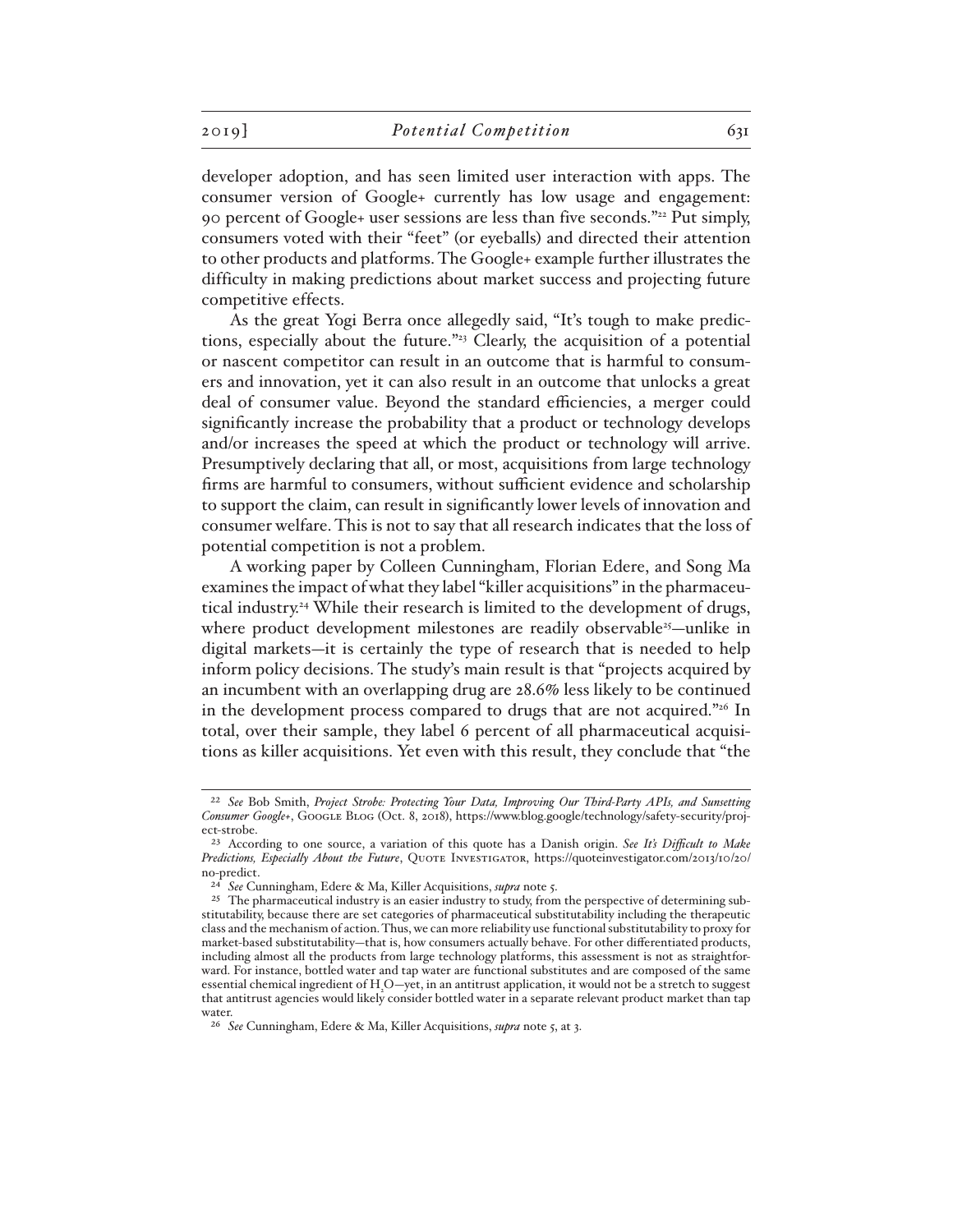overall effect on social welfare is ambiguous because these acquisitions may also increase ex-ante incentives for the creation of new drug projects."27 In other words, new drug development is endogenous to the potential returns from being bought before actual completion of the project. Thus, if the expected payoff from innovation decreases, for example, a prohibition hindering acquisitions by large pharmaceutical companies, then this will decrease the rate of innovation. Further, the model they develop assumes there are no efficiency rationales for acquiring a firm.<sup>28</sup> Consequently, an acquirer would never have a positive incentive to acquire non-overlapping products. Yet, the authors' own data disproves this assumption: four-fifths of the acquisitions in their data set involve non-overlapping products.29 It is worth noting that, in the empirical portion of their paper, the authors attempt explore an alternative rationale for their results based on efficiency considerations, but their notion of efficiency is only a subset of all potential efficiencies that could be generated from an acquisition.

These comments are not intended to diminish the contribution of such research, but it is important to note the strengths and weaknesses of various studies. For instance, this study likely lacks generality to the digital market because drug development is highly regulated, standardized, and documented, and it has set milestones, which is not true of digital markets. Additionally, for drugs, it is relatively straightforward to determine market substitutes based on functionality—which is not a luxury for digital markets where products are generally highly differentiated. I believe that further work should and needs to be done in this area to inform policymakers including Congress as to whether or not the agencies are sufficiently enforcing the current antitrust laws.

Finally, if we believe that there is a systematic problem with large technology firms routinely purchasing future rivals through acquisitions, then it necessarily follows that we also believe there is routine entry in these digital markets and, consequently, market power is not necessarily durable and is subject to disruption. In other words, if Instagram's product in 2012 represented, or would soon represent, a significant constraint on Facebook, then what makes other differentiated social networks such as LinkedIn,

29 *Id.* at 21.

<sup>27</sup> *Id.* at 6.

<sup>&</sup>lt;sup>28</sup> While they have an "efficiency effect," they define the term to mean the difference between the increase in profits the acquiring firm receives after acquiring a product and not having to compete with the product if it does not acquire it. *See id.* at 14. In other words, it is about increased profits—not "efficiencies" in the sense used in the *Horizontal Merge Guidelines* or generally in antitrust. Just to illustrate the implications of not having a potential for efficiencies from an acquisition, one proposition in the paper is that an acquiring firm never has a positive incentive to acquire another firm unless there is a "reduce competition" rationale (and thus, there is no positive incentive to acquire complementary assets). *See id.* at 15 ("If there is no product market overlap, the acquirer is always indifferent between acquiring and not acquiring the entrepreneur.").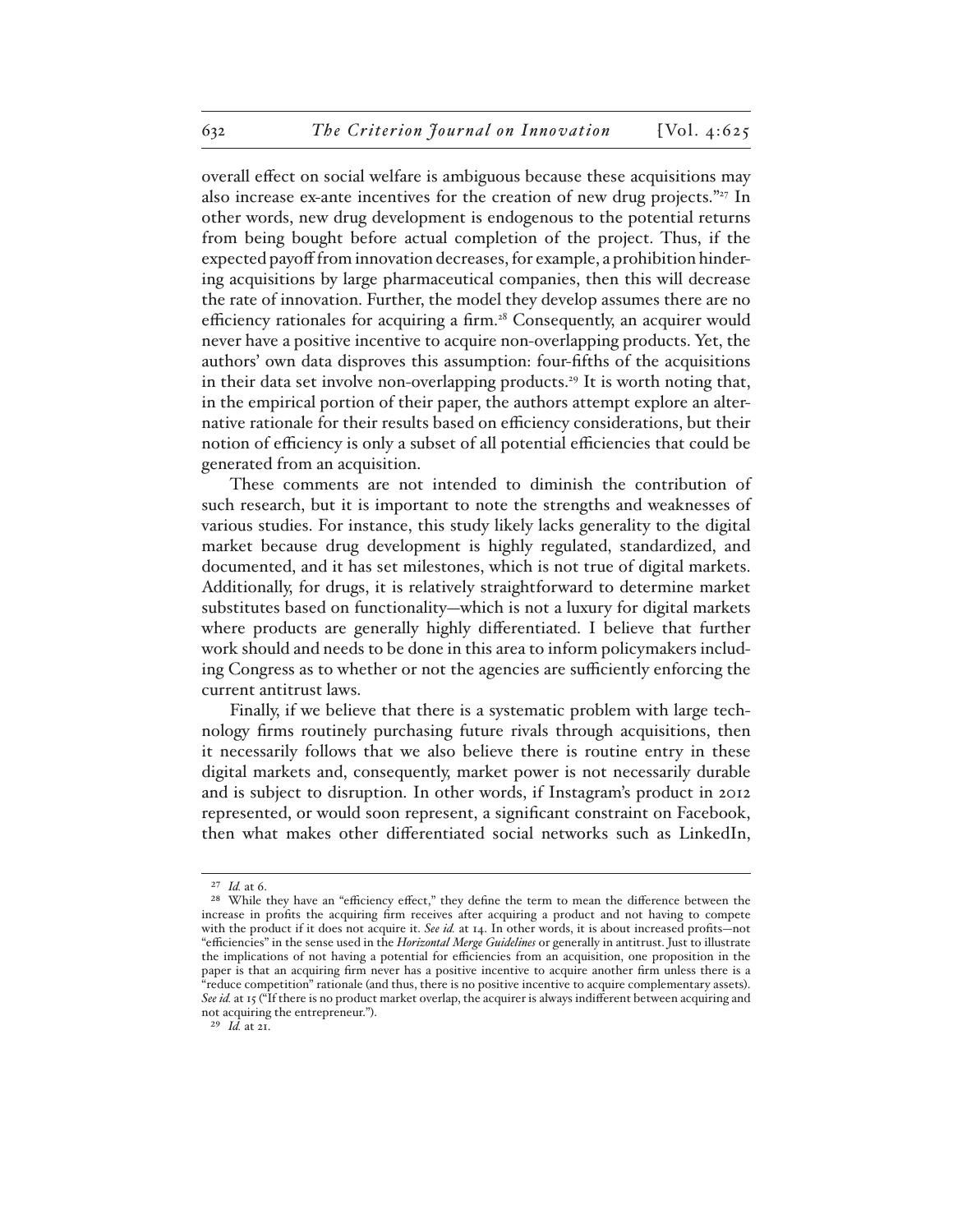Pinterest, Snapchat, Twitter, TikTok, and YouTube different from Instagram? They must also be considered actual, potential, or nascent competitors to Facebook. Thus, there is a symmetry to the claim that potential and nascent competition acquisitions are systematically anticompetitive, which is a belief that new entry can constrain, either in the present or in the future, current market power.

### III. If There Is a Problem, Are the Current Antitrust Laws and the Enforcement of Those Laws Sufficient to Combat the Problem?

Based on the current evidence and scholarship, I believe the U.S. federal antitrust laws and the enforcement of those laws are sufficient and effective in preventing anticompetitive acquisitions of potential and nascent competitors. In particular, the doctrine of potential competition is well-developed and has a long history in antitrust jurisprudence and agency practice.<sup>30</sup> This is codified in the very first sentence of the U.S. DOJ's and FTC's *Horizontal Merger Guidelines*: "The Guidelines outline the principal analytical techniques, practices, and the enforcement policy of the DOJ/FTC with respect to mergers and acquisitions involving actual or *potential competitors*."31 This acknowledgement of the importance of future competition is not a surprise given that the current antitrust doctrines of potential competition (*El Paso Natural Gas*) and nascent competition (*Microsoft*) were originally developed by the U.S. antitrust agencies.

Even if the doctrines are well-developed, are the antitrust agencies sufficiently diligent in monitoring and, if needed, in bringing enforcement actions? I believe the evidence is in the affirmative based, in part, on active enforcement in this area. For instance, when Nielsen proposed to purchase Arbitron in 2013, $32$  the FTC brought a "potential-potential competition" case. This novel theory of harm involved an allegation of future harm based on a product that did not exist; a market that did not exist (that is, "national syndicated cross-platform audience measurement service"33); and a lack of commitment from either party that it would enter in the near future. Yet, in 2014, the FTC concluded that Nielsen and Arbitron were the two firms most likely to be potential-potential competitors in this future market. Whatever the merits of the case, $34$  it represents the agencies on the frontier of the

<sup>30</sup> *See* Dorigan, *The Potential Competition Doctrine: The Justice Department's Antitrust Weapon Under Section 7 of the Clayton Act*, *supra* note 1.

<sup>&</sup>lt;sup>31</sup> HORIZONTAL MERGER GUIDELINES, *supra* note 3, § 1 (emphasis added).

<sup>32</sup> *See* Press Release, Nielsen Holdings N.V. and Arbitron Inc., Nielsen Acquires Arbitron (Sept. 30, 2013), https://www.nielsen.com/us/en/press-releases/2013/nielsen-acquires-arbitron.

<sup>33</sup> *See* Complaint, Nielsen Holdings N.V., Dkt. No. C-4439, 2014 WL 869523, at \*2 (FTC Feb. 24, 2014). 34 *See* Dissenting Statement of Commissioner Joshua D. Wright, Nielsen Holdings, N.V. and Arbitron Inc., Dkt. No. C-4439, 2013 WL 5348551, at 20 (FTC Sept. 20, 2013), https://www.ftc.gov/sites/default/files/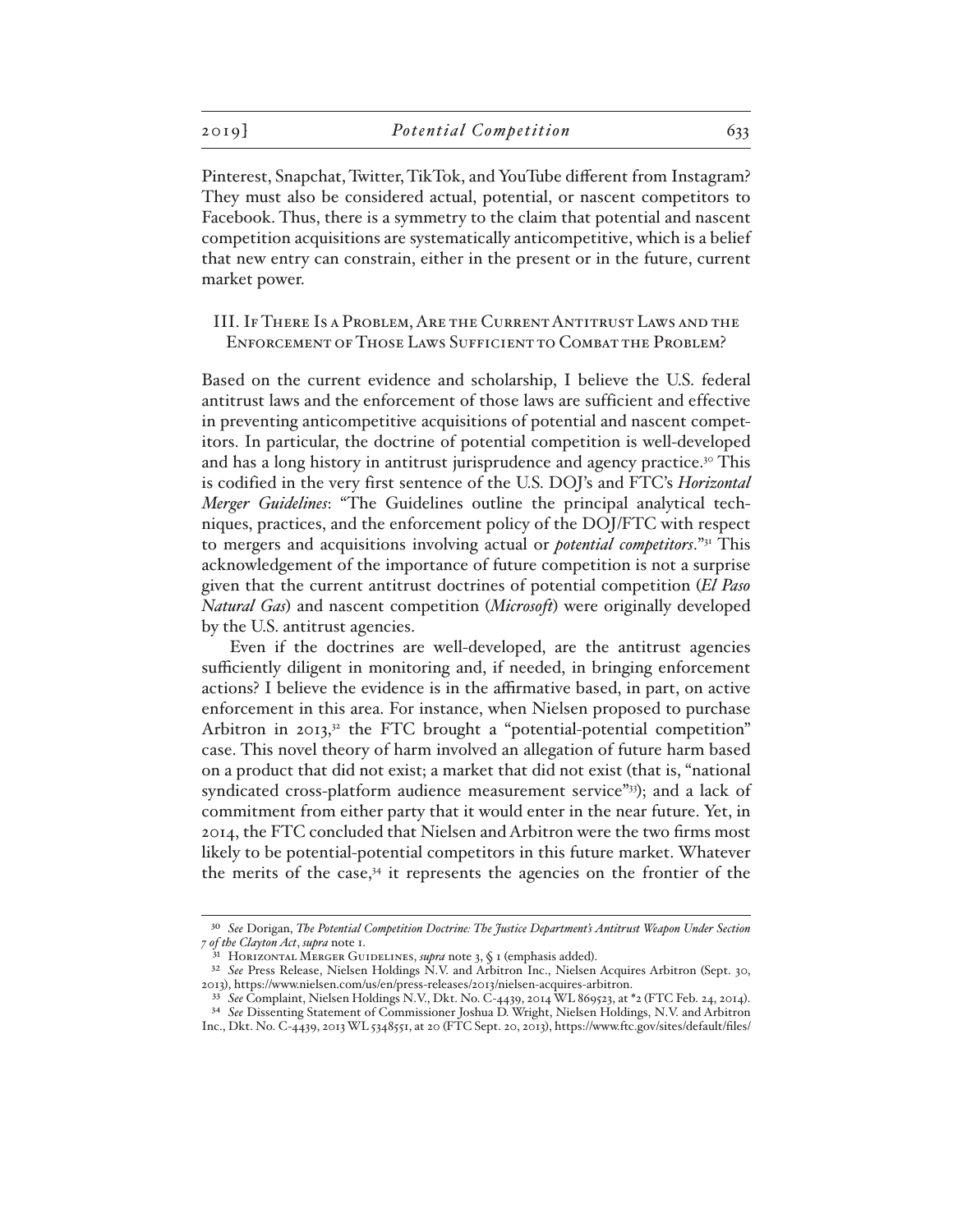potential competition doctrine. (It is worth noting that, as of 2019, Nielsen has yet to develop a cross-platform audience measurement service.)<sup>35</sup>

Similarly, in 2013, the FTC brought a number of potential competition cases: *Actavis-Warner Chilcott*, *Mylan-Agila*, and *Polypore-Microporous*. Both the *Actavis* and *Mylan* cases involved the protection of competition in a number of future generic drug markets.36 *Polypore* was a consummated acquisition that was unwound when the Commission concluded, *inter alia*, that, "[a]lthough Microporous was not producing automotive separators at the time of the acquisition, it was preparing to compete actively in this market and was already marketing and testing its products with customers."37 In 2014, the FTC brought a case involving pharmaceutical companies Endo Health Sciences and Boca Life Science Holdings, where "the FTC's settlement preserves future competition for three generic drugs where the proposed acquisition would eliminate one likely future entrant from a very limited pool of future entrants."38 In 2015, the FTC challenged Steris Corporation's acquisition of Synergy Health.39 Specifically, the Commission alleged that the acquisition "would violate the antitrust laws by significantly reducing future competition in regional markets for sterilization of products using radiation, particularly gamma or x-ray radiation."40 An Ohio district court, however, ultimately disagreed with the FTC and found that the agency had failed to show that Synergy would have entered "but for" the merger.41 In 2017, the FTC, along with several states, brought a nascent competition case against Mallinckrodt ARD, formerly known as Questcor Pharmaceuticals, alleging:

Questcor illegally acquired the U.S. rights to develop a competing drug, Synacthen Depot. The acquisition stifled competition by preventing any other company from using the Synacthen assets to develop a synthetic

documents/public\_statements/dissenting-statement-commissioner-joshua-d.wright/130920nielsenarbitron-jdwstmt.pdf.

<sup>35</sup> *See* Tim Peterson, *Comscore and Nielsen Are Racing to Become the One True Cross-Platform Measurement Provider*, Digiday, Jan. 2, 2019, https://digiday.com/marketing/comscore-nielsen-racing-become-one-truecross-platform-measurement-provider.

<sup>36</sup> *See Cases and Proceedings – Actavis, Inc. and Warner Chilcott, PLC*, Fed. Trade Comm'n (Dec. 11, 2013), https://www.ftc.gov/enforcement/cases-proceedings/131-0152/actavis-inc-warner-chilcott-plc-matter; *Cases and Proceedings – Mylan Inc., Agila Specialties Global Pte.Limited, Agila Specialties Private Limited, and*  Strides Arcolab Limited, FED. Ткаре Сомм'N (Dec. 18, 2013), https://www.ftc.gov/enforcement/casesproceedings/131-0112/mylan-inc-agila-specialties-global-ptelimited-agila.

<sup>37</sup> *See* Complaint, Polypore Int'l, Inc., Dkt. No. 9327, 2008 WL 4184837 (FTC Sept. 9, 2008), https://www.ftc.gov/sites/default/files/documents/cases/2008/09/091008cmp9327.pdf.

<sup>38</sup> *See Cases and Proceedings – Endo Health Solutions Inc., Boca Life Science Holdings LLC, and Boca Pharmacal, LLC*, Fed. Trade Comm'n (Mar. 21, 2014), https://www.ftc.gov/enforcement/cases-proceedings/131-0225/ endo-health-solutions-inc-boca-life-science-holdings-llc-boca.

<sup>39</sup> *See Cases and Proceedings – Steris/Synergy Health*, Fed. Trade Comm'n (Oct. 7, 2015), https://www.ftc. gov/enforcement/cases-proceedings/151-0032/sterissynergy-health-matter. 40 *Id.*

<sup>41</sup> *See* FTC v. Steris Corp., 133 F. Supp. 3d 962 (N.D. Ohio 2015).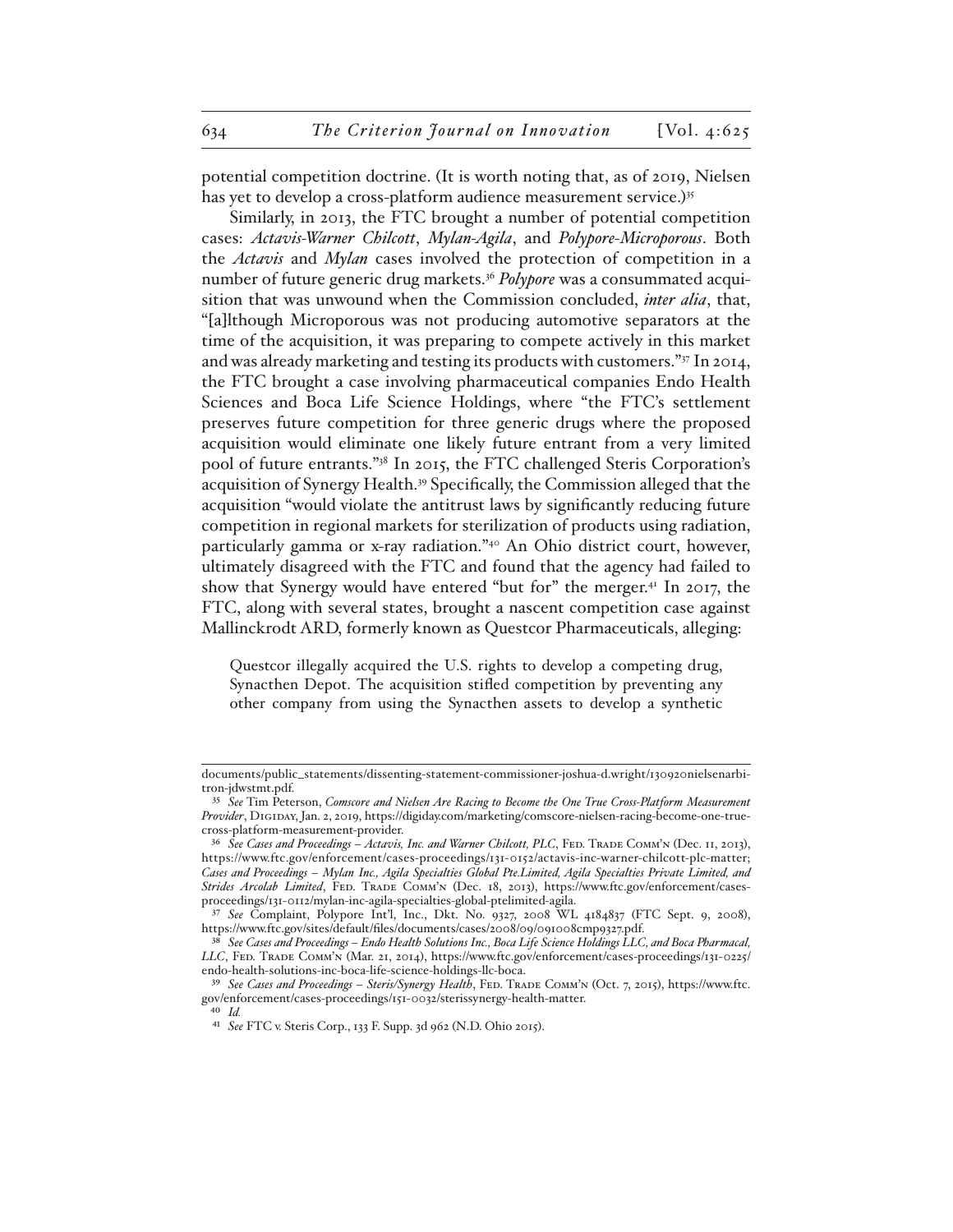ACTH drug, preserving Questcor's monopoly and allowing it to maintain extremely high prices for Acthar.<sup>42</sup>

Also in 2017, the FTC blocked the combination of CDK-Auto Mate based, in part, on a theory involving nascent competition: "The complaint alleged harm to current competition, but focused even more sharply on harm to future, or nascent competition. That harm arose from the smaller competitor's substantial efforts to remake itself into a greater competitive threat going forward."43

These recent enforcement actions clearly suggest that the agencies are not only active in this area but are also willing to push the bounds of the current potential and nascent competition doctrines. Active enforcement is not a big surprise given that these cases really boil down to an assessment of entry and entry conditions. The U.S. agencies are likely the most well-equipped group in the world to assess and forecast entry and its impact on competition. Entry analysis is a part of every agency merger review whether horizontal or vertical. These are fact-intensive inquires that cannot, and should not, rely on set presumptions regarding the impact of entry on consumer welfare and innovation.

Do the antitrust agencies always make the right decision? Almost certainly not. There will always be some level of error. Again, the question is not whether the agencies have false positives or negatives but rather whether there is evidence of a systematic bias in the agencies' decisions. For instance, a success rate of 90 percent still implies that, for every ten decisions, one will be decided incorrectly. An *ex post* assessment focusing on the one error and ignoring the other nine correct decisions is engaging in hindsight bias. This is not to say that the agencies should not be scrutinized or should not continue to improve in their missions; however, there is currently an insufficient basis to call for a systematic change in agency practices without clear evidence that the agencies are improperly deciding cases.

There are a number of objective reasons to expect antitrust agencies to function relatively well. First, antitrust agencies tend to be small relative to many other regulatory agencies and bureaucracies in general. Second, their staffs tend to be highly trained professionals, consisting primarily of lawyers and Ph.D. economists. Third, they have a well-defined objective (that is, the consumer welfare standard). Fourth, although antitrust is considered a form

<sup>&</sup>lt;sup>42</sup> See Cases and Proceedings - Mallinckrodt Ard Inc. (Questcor Pharmaceuticals), FED. TRADE COMM'N (July 14, 2017), https://www.ftc.gov/enforcement/cases-proceedings/1310172/mallinckrodt-ard-incquestcor-pharmaceuticals.

<sup>43</sup> D. Bruce Hoffman, Director, Bureau of Competition, U.S. Federal Trade Commission, Antitrust in the Digital Economy: A Snapshot of FTC Issues, Remarks at GCR Live Antitrust in the Digital Economy 6 (May 22, 2019), https://www.ftc.gov/system/files/documents/public\_statements/1522327/ hoffman\_-\_gcr\_live\_san\_francisco\_2019\_speech\_5-22-19.pdf.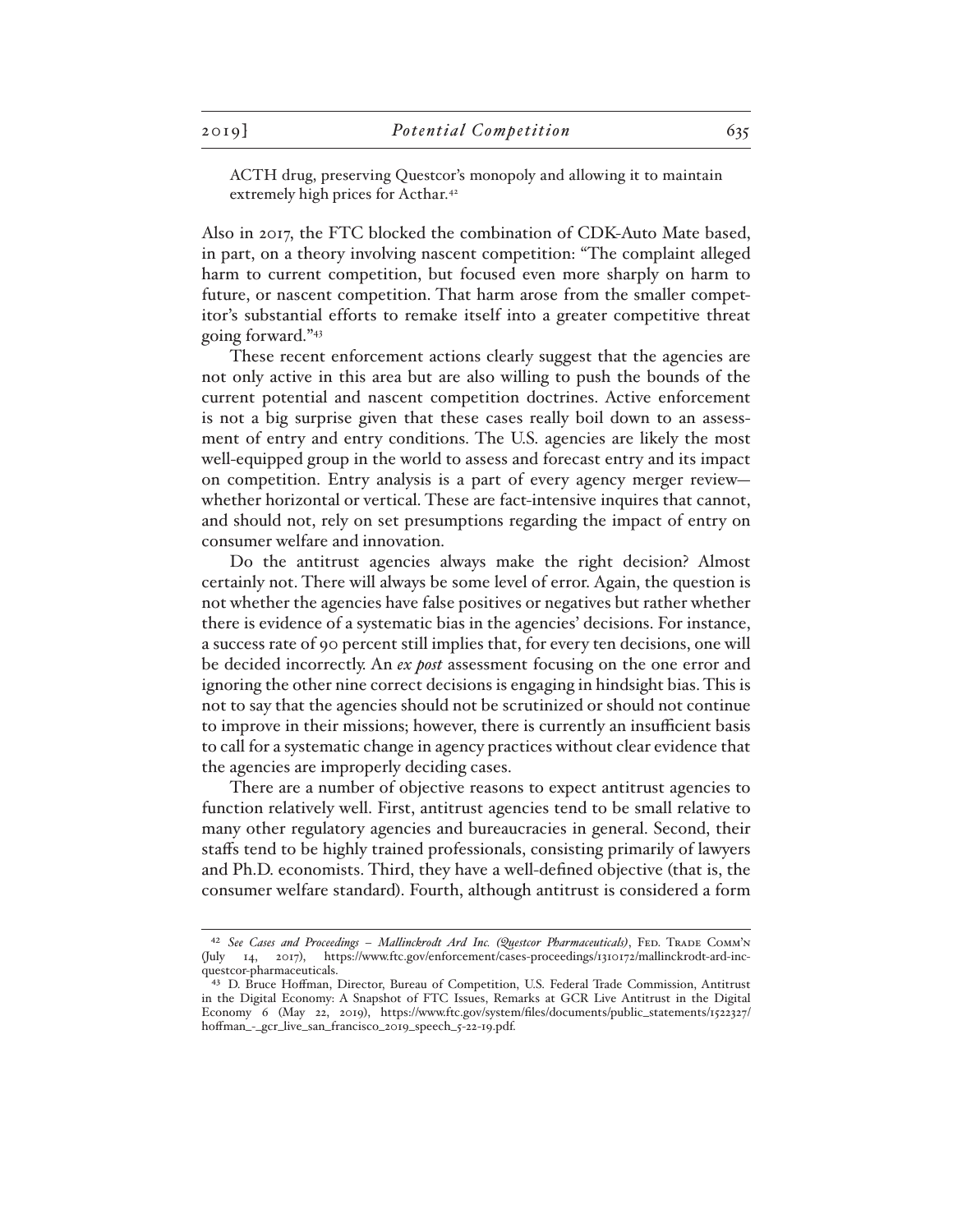of regulation, it is distinct from some forms of regulation in that it does not involve a continuing relationship between the regulated firms and the regulator. A continuing relationship often leads to "regulatory capture," which can lead to rent-seeking and other welfare dissipating activities.<sup>44</sup>

### IV. Is There a Legislative Solution to the Problem?

Sweeping policy recommendations, including legislative proposals, that impact key sectors of our economy require appropriate, sound economic evidence and cost-benefit analysis. The evidence must be sufficient to show that the benefits to consumers and competition from the proposed changes are likely to exceed the costs. Without the discipline of weighing those benefits and costs to correct a perceived market or agency failure, these proposals can lead to unintended consequences and even greater inefficiencies and harm to consumers.

One of those unintended consequences could be a negative impact on the rate of innovation—whether in the form of venture capital funding or even entrepreneurial risk-taking in general. The logic is that, if startups and new entrants find it more difficult to "exit," for example, via an acquisition by a large technology firm, then this will negatively impact the *ex ante* incentive to enter in the first place. Further, this means that large technology platforms can only grow and create more innovation through internal vertical integration. This could create a greater secondary incentive to use only proprietary complementary products and tools for their core platform product, which could further chill third-party innovation.

Finally, just as there is a potential for harm from these acquisitions, there is also a potential for significant consumer benefits via efficiency gains. Legislative solutions that would make it difficult or impossible for large technology firms to acquire assets could severely reduce or eliminate this procompetitive possibility. For instance, when a large technology platform with its large user base acquires a product and/or set of assets and improves the quality of its own product, as well as the acquired product, even if it is "merely" a few percentage points of improvement, the aggregate effect will be considerable as it is spread over the entire user base. For example, while Google's acquisition of Waze in 2013 involved overlapping, although differentiated, products, it also involved inputs that are shared and could result in significant shared synergies and cross-product quality improvements.

<sup>44</sup> *See, e.g.*, George J. Stigler, *The Theory of Economic Regulation*, 2 BELL J. ECON. & MGMT. SCI. 3 (1971).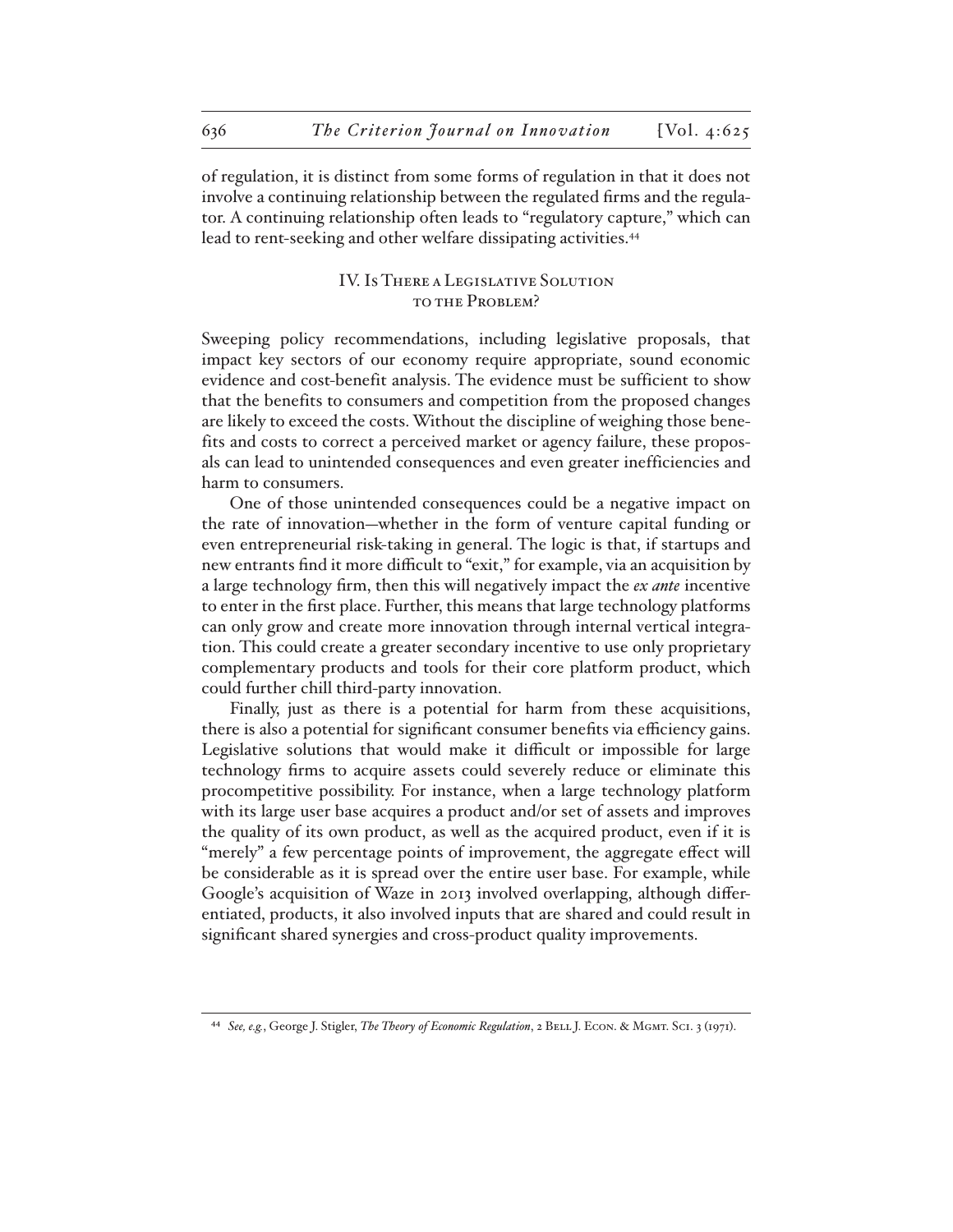#### **CONCLUSION**

The agencies should and must continue to vigorously enforce the antitrust laws. As a society, we want technology companies, both large and small, to behave properly and innovate within the bounds of conduct that is based on the merits rather than based on the ability to control the market, keep competitors out, and lower consumer welfare. In other words, we want to make sure that companies are succeeding based on merit rather than anticompetitive conduct. The agencies play a large role in this objective. To that end, I believe an increase in funding to the FTC and DOJ's respective antitrust divisions should be seriously considered. In particular, I believe the agencies would benefit from hiring more economists from all fields and expertise including machine learning, econometrics, labor, and finance. Increasingly, data is becoming a part of every case and the agencies will likely save more by having in-house expertise rather than contracting with outside consultants although economic consultants do excellent work for both the government and the parties. Of course, agency growth should be done in a deliberate and thoughtful manner as expansion beyond a certain point will result in bureaucratic diseconomies of scale. Thus, I would be weary of proposals to add a "technology" group or other non-core antitrust specialists—as this will inevitably lead to significantly larger bureaucracies and associated inefficiencies without, perhaps, large offsetting benefits.

Another potential route is for the FTC to exercise its 6(b) authority, which allows the agency to require an entity to file "annual or special . . . reports or answers in writing to specific questions" regarding the entity's "organization, business, conduct, practices, management, and relation to other corporations, partnerships, and individuals."45 This would allow the agency to get somewhat "behind the scenes" and determine how the assets of acquired firms are being used and the level of investment, or lack of investment, involved. At the very least, a 6(b) study would give policymakers greater insight and data for which to inform policy decisions and could fuel further research into merger retrospectives.

Finally, I would advocate for greater transparency to the public and policymakers for all major agency decisions—beyond when complaints are issued. Rather, I would like to see detailed statements regarding the particular agency's rationale(s) when cases both close and have a consent agreement. For example, when the FTC closed the Google Search bias investigation

<sup>45</sup> *A Brief Overview of the Federal Trade Commission's Investigative, Law Enforcement, and Rulemaking Authority*, Fed. Trade Comm'n (Apr. 2019), https://www.ftc.gov/about-ftc/what-we-do/enforcementauthority.